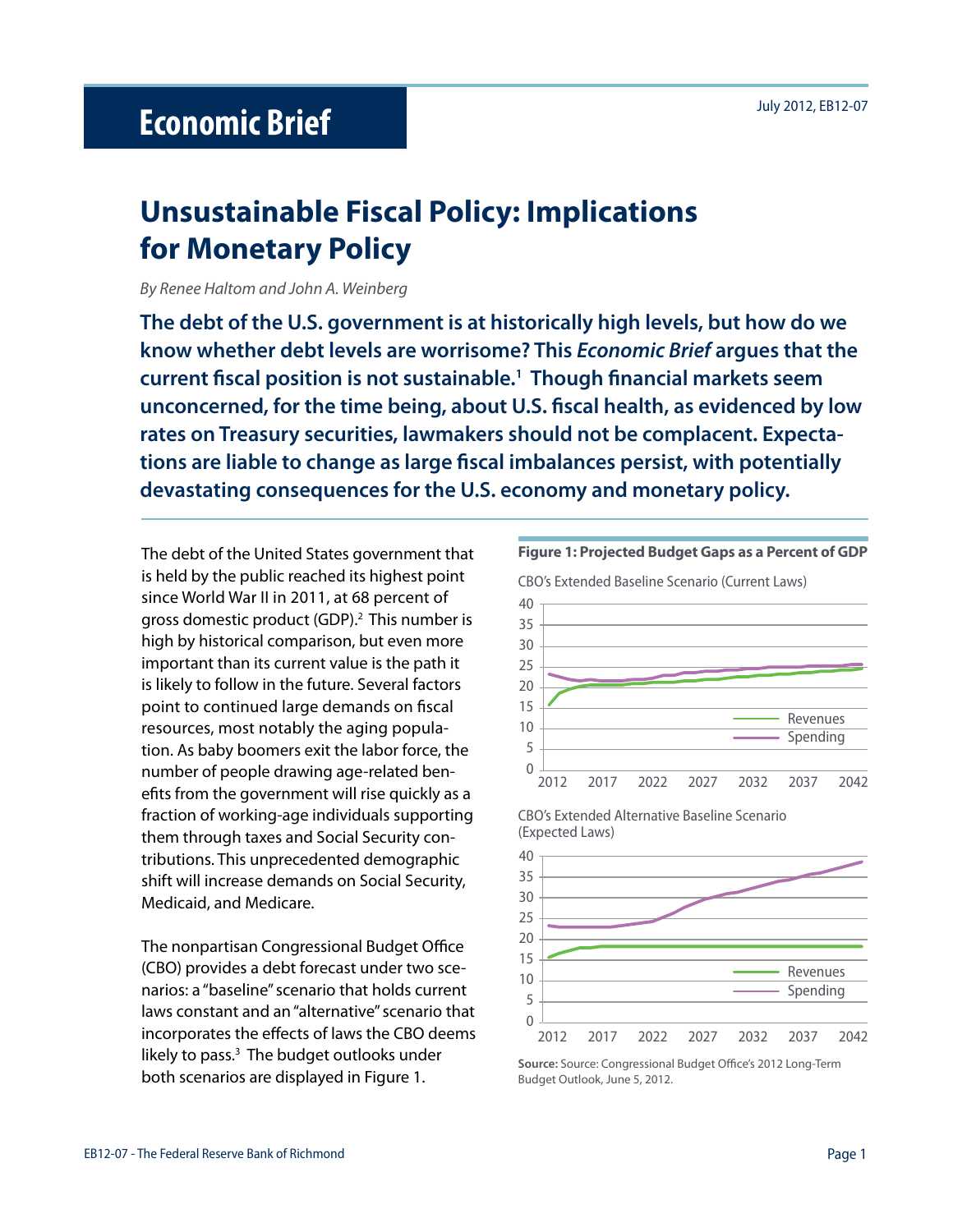The baseline scenario reflecting current laws presents the more optimistic view of the future path of fiscal policy. Tax revenues are projected to reach much higher levels than in recent history. Meanwhile, expenditures on everything from national defense to most domestic programs are projected to fall to their lowest percentages of GDP since World War II. This scenario assumes spending growth only for Social Security, interest on debt, and major health care programs, including Medicare, Medicaid, the Children's Health Insurance Program, and health insurance subsidies under the Affordable Care Act. Revenues would exceed noninterest spending under this scenario, but the federal government would continue to run net deficits when factoring in interest payments on debt. Under this scenario, the CBO argues that deficits would be small enough relative to the size of the economy for debt held by the public to decline slowly over time. Debt held by the public would rise to 76 percent of GDP in 2014, declining gradually thereafter and falling below 50 percent of GDP by 2040, a level still greater than it was from 1957 through 2008. (See Figure 2.)

The alternative scenario—the one the CBO considers more likely because it reflects the policies that have prevailed in recent years—presents a more alarming picture of growth in federal debt. In this scenario, revenues do not rise much from where they are today, yet spending grows rapidly. This is because of law changes the CBO deems likely to take place to sustain current policies that are otherwise scheduled to change under current laws, including an extension of the tax cuts that were enacted in 2001 and extended in 2010. The CBO also assumes that other tax laws eventually will be changed to keep tax revenues close to their long-run average of 18.5 percent of GDP, rather than rising to historically high levels as they do in the baseline scenario. In addition, Medicare payments are not assumed to decrease as current law dictates; restraints on Medicare costs and health insurance subsidies will be relaxed; the automatic spending reductions required by the Budget Control Act of 2011 will not occur; and spending on non-entitlement programs will equal its average level during the past two decades rather than declining significantly as in the baseline scenario. Under these conditions, federal





**Note:** Projections begin with 2012. After 2042, debt held by the public as a percent of GDP exceeds 250 percent under the extended alternative baseline scenario and continues falling gradually under the extended baseline scenario. **Source:** Congressional Budget Office's 2012 Long-Term Budget Outlook, June 5, 2012.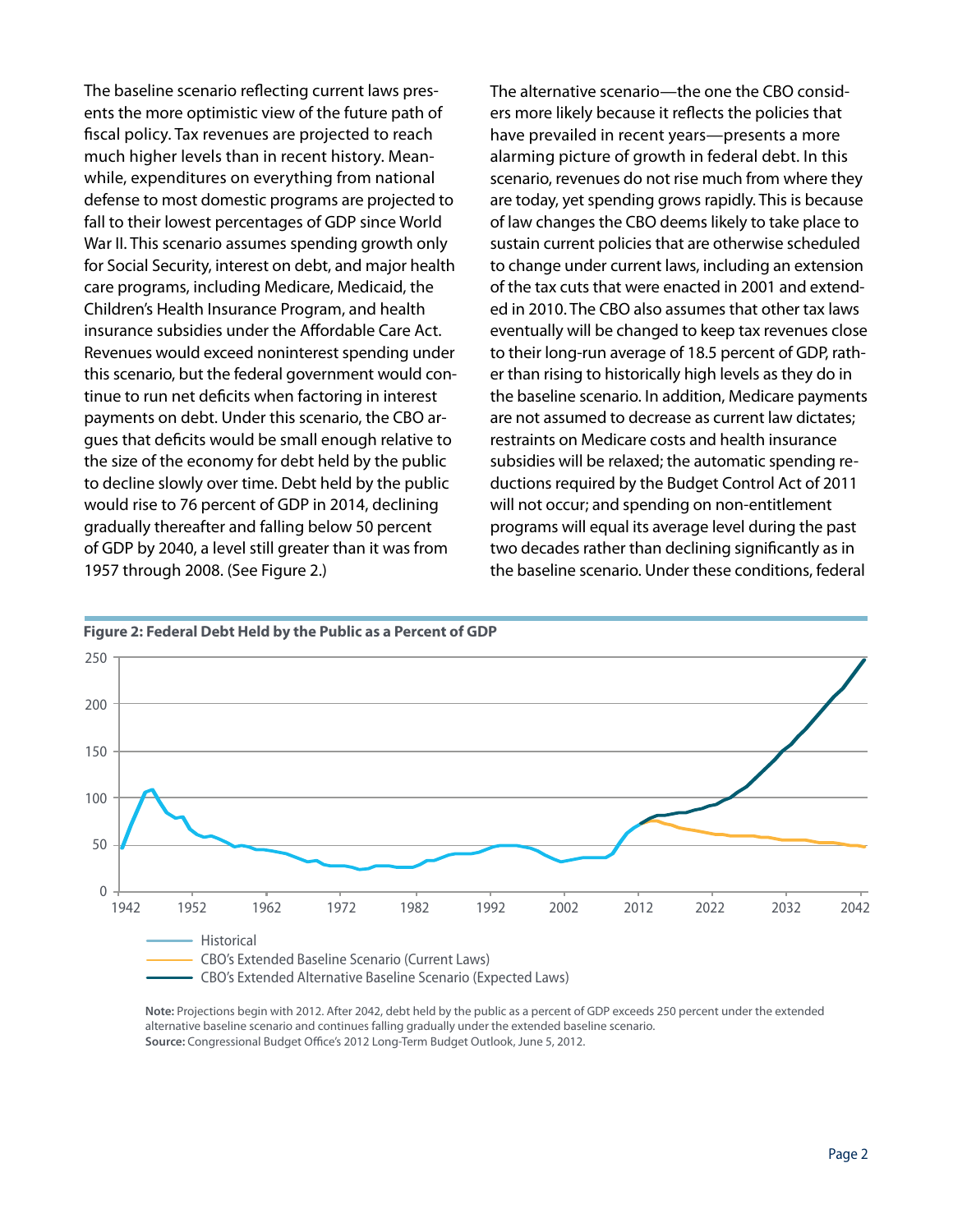debt held by the public would rise sharply after 2011, exceeding its historical record of 109 percent of GDP by 2026. It would surpass 200 percent of GDP—nearly triple today's share of GDP—by the end of the 2030s, exceeding 250 percent of GDP after 2042.

The two scenarios represent optimistic and pessimistic alternatives from a range of possible outcomes, showing that the evolution of the federal government's fiscal position depends largely on policy decisions that have yet to be made. Given the demands on fiscal resources coming from the aging population under existing laws, achieving a path toward fiscal balance will involve very difficult tradeoffs for fiscal policymakers.

### **When Is Fiscal Policy Unsustainable?**

How do we know when high debt levels are a problem? Economists look to a simple framework known as the government's intertemporal budget constraint (IBC). A budget constraint is a basic accounting identity that says an entity must pay for everything that it purchases, while "intertemporal" simply means "over time." The government's IBC says that the value of its outstanding debt must equal the present value of its expected future surpluses (that is, what financial markets believe the surpluses will be, calculated in today's dollars). The main lesson to draw from the IBC is that the sustainability of government finances hinges crucially on financial markets expecting that the government can and will raise adequate future surpluses given its debt.

A budget that is widely out of balance—the expected path for debt is much larger than the likely path of future surpluses—is often described as "unsustainable." That characterization reflects the expectation that financial markets will force an adjustment in fiscal policy before such debt levels could be reached. For example, investors may demand a higher interest rate on government debt to compensate for the apparent risk that the government may not be able to repay its loans, causing a sudden and sharp increase in the government's financing costs that forces it to immediately produce a credible plan for reducing future deficits and therefore debt.

Because financial market expectations are not constant, neither the IBC framework nor experience provide a quick answer to precisely what debt level is "sustainable." The budget apparently can remain modestly out of balance for a long time. For example, debt levels grew slowly and steadily from 1970 to 1997 with no obvious concern from financial markets about the sources of future surpluses. This is less likely to occur when the imbalance between outstanding debt and the capacity for producing future surpluses is very large, as in the CBO's alternative scenario. The larger the debt grows, the larger future surpluses must be to satisfy the IBC equation, yet future surpluses have an upper limit: spending cannot drop to zero—indeed, it is projected to grow historically high even under the CBO's most optimistic scenario—and tax revenues have both political and economic upper bounds. With debt levels predicted to grow much larger than GDP within two decades, many years of higher taxes would be required to produce enough surpluses to resolve the resulting imbalance. There is some level of debt that is high enough—although we don't know how high that is—that generating the required amount of future surpluses required would be infeasible.

What we do know is that painful economic consequences can result from hitting that debt level. Economists have called that point the "fiscal limit," the point at which financial markets refuse to lend further to the government, and the government's existing spending promises therefore cannot be funded. At least one of two events must occur at the fiscal limit: the government reduces its debt levels by defaulting, or the central bank takes action to reduce real debt levels.

The primary way a central bank can reduce the government's real debt burden is by creating surprise inflation.4 Inflation allows all borrowers, the government included, to repay loans issued in nominal terms with cheaper dollars than the ones they borrowed. Roughly 90 percent of the federal government's debt is issued in nominal terms at prices that reflect the market's expectations for inflation over the life of the loan. A significant unanticipated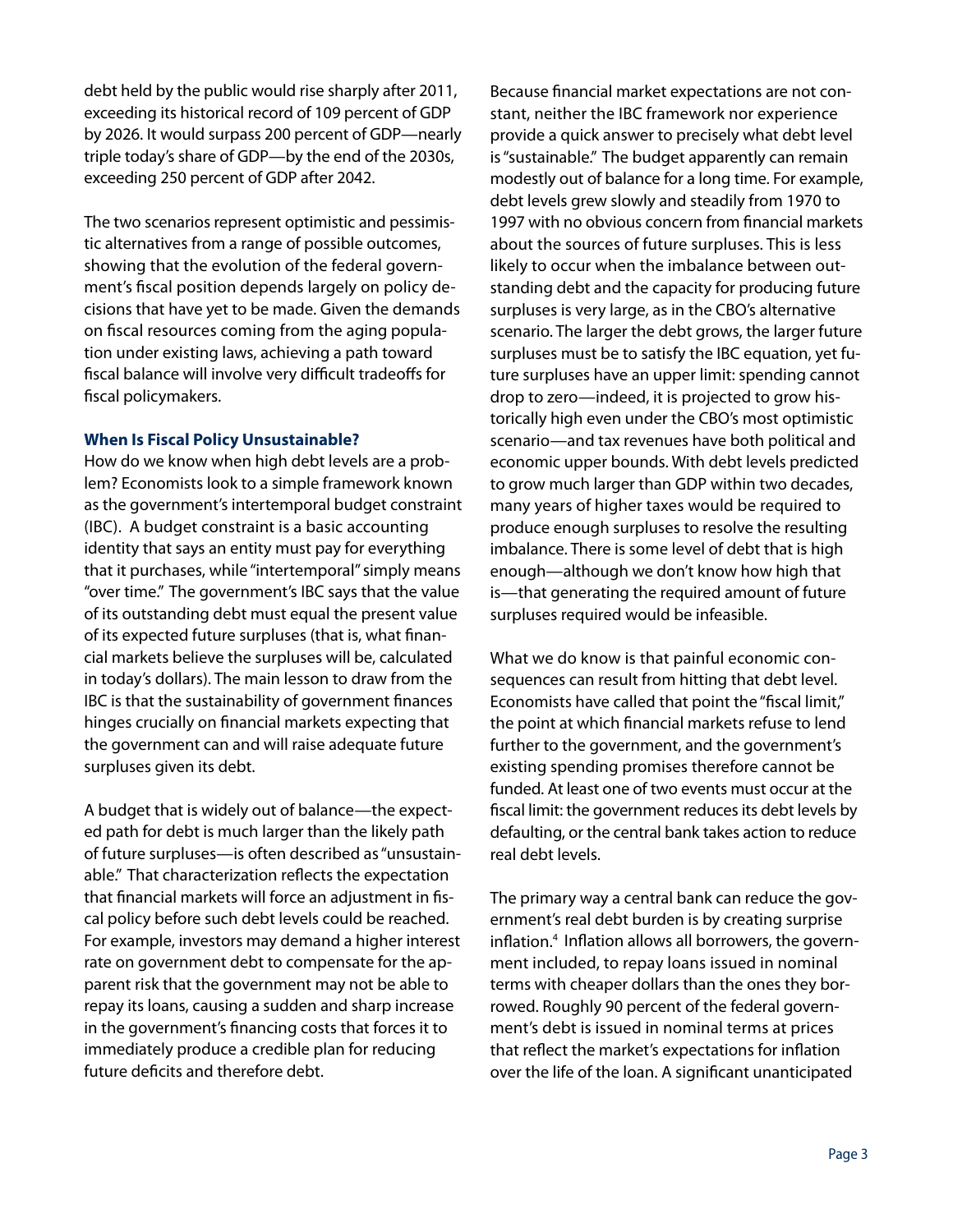jump in inflation therefore would produce a large transfer of wealth in the government's favor from its lenders. Historically, some central banks—though never the Federal Reserve—have produced inflation for the sole purpose of eroding the value of the government's debt.

Since inflation today is low and stable, and the Fed remains committed to its price stability objectives and operates independently from fiscal policy, the Fed's policies generally have little direct impact on the government's debt burden. This could change, however, if financial markets began to view hitting the fiscal limit as a possibility. That situation would inevitably invite monetary policymakers to intervene since inflation presents one possible source of revenue.

In fact, economic research suggests that high debt levels ultimately could overwhelm a central bank's efforts to keep prices stable, an effect discussed next.

### **Sources of Fiscal Inflation**

Economists Thomas Sargent and Neil Wallace devised a model in 1981 showing that the central bank may not have control over inflation in times of fiscal crisis.<sup>5</sup> This stems from the idea that the government cannot issue unlimited amounts of debt: the public has a limited demand, based on its private portfolio preferences, to hold government debt as a percent of GDP. Sargent and Wallace, now at New York University and Pennsylvania State University, respectively, modeled a scenario in which the government reaches that limit on debt yet continues to run budget deficits. If the government is to avoid default, the central bank would have no choice but to produce inflation to reduce debt levels and satisfy the IBC. In this scenario, monetary policymakers uncharacteristically would focus on stabilizing debt, while inflation would be determined by deficit policy.<sup>6</sup>

One could argue that we should not be concerned about this scenario occurring in the United States due to the way monetary policy is conducted. The Fed typically "moves first" by establishing the expectation that it will keep inflation low and stable. As a result of this consistent stance in opposition to inflation, financial markets arguably view the Fed as unlikely

to step in to reduce debt levels through inflation, as evidenced by current anchored inflation expectations in the face of growing debt. The Fed's credibility is bolstered by the operational independence it has been granted by Congress that insulates it from political pressures.

In practice, however, a central bank's credibility cannot constrain fiscal policy in any meaningful sense. It cannot stop fiscal policymakers from running budget deficits that continually expand the debt. As a result, whether high debt levels would lead to inflation depends critically on whether the public believes fiscal authorities will balance the IBC or instead leave fiscal imbalances to be addressed by inflation. Central banks often are called upon to intervene when the economy is facing severe challenges, as would likely be the case if a fiscal crisis arose in which markets forced the government to either default on its debt or enact some combination of severe spending cuts and tax increases. The first prospect, default, would wreak havoc on financial markets, and the second on economic activity. Thus, fiscal crisis almost certainly would jeopardize the Fed's mandate, leaving the Fed with a difficult tradeoff: the economic pain associated with fiscal crisis or the longer-term costs of central bank intervention to reduce debt levels. Even the most conservative central banker might feel compelled to intervene in hopes of limiting a panic before it could grow more severe.<sup>7</sup> Knowing that the central bank faces these incentives, the market's inflation expectations are liable to shift suddenly when debt levels are very large. Economist Eric Leeper at Indiana University argues that simply being near the fiscal limit is enough to enable an equilibrium in which markets expect the central bank to accommodate the debt with inflation in the future.<sup>8</sup> The public's expectation of higher inflation can push actual inflation higher before the central bank decides to create a single dollar.

The lesson from this literature is that when the public expects fiscal authorities to take action to satisfy the budget constraint while they still can, inflation need not rise. This is perhaps the situation the United States is in today: debt projections under the CBO's more likely scenario exceed historical records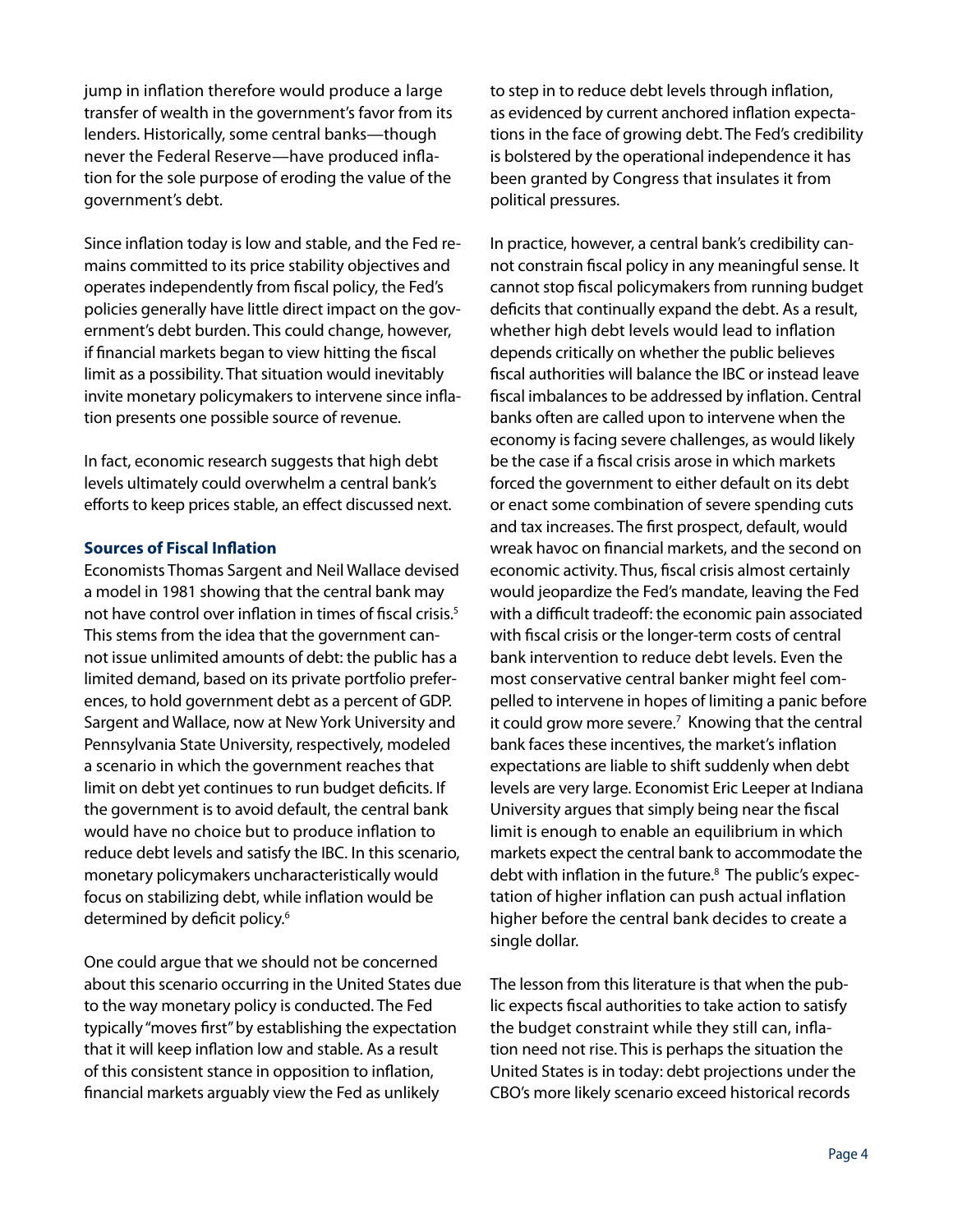for most developed countries, yet markets appear perfectly willing to purchase government debt at low interest rates, indicating that markets believe fiscal imbalances will be resolved through fiscal policy rather than through inflation. However, as long as there is uncertainty over the feasibility of generating sufficient future surpluses, policymakers cannot be sure that market expectations will not shift unexpectedly to produce inflation.

### **Encouraging Sustainable Policy**

The Fed's best contribution to avoiding a fiscal crisis is to maintain its commitment to monetary policy objectives. Credibility may help maintain the expectation that the central bank will not readily step in to erode the debt through inflation. However, credibility may not be sufficient. When the expected path for fiscal policy does not by itself achieve balance in the IBC over time, the price level is the only other factor that can adjust to provide it. Fiscal policy that does not contain the debt may lead to inflation even if the central bank has the best intentions.

Even if inflation were to spike, it might not be effective at reducing debt levels. Most government debt is priced in nominal terms, so while inflation erodes the value of existing nominal debt, it increases the financing costs for newly issued debt. This effect would be greater for governments, such as the United States, that have a short average maturity of government debt and therefore need to reissue it often. Economists Michael Krause and Stéphane Moyen, both at the Deutsche Bundesbank, calculated in a 2011 study that, for a temporary spike, inflation rates not seen even in the worst days of the inflationary 1970s would be required to reduce only the added debt that accrued during the financial crisis by just 3 percent to 8 percent.<sup>9</sup>

For these and other reasons, the solution to current fiscal imbalances must ultimately come from fiscal authorities. Making these difficult decisions in a planned manner before a crisis arises almost certainly would entail fewer costs than if the decisions were forced by financial markets or by other events. These events include the so-called "fiscal cliff" that is scheduled to arise later this year as dramatic deficit

reductions come into place under current law and as the result of automatic budget cuts built into the agreement to raise the federal debt ceiling in 2011 as a way to provide incentive to Congress to produce debt-reduction legislation.

For the time being, markets appear to believe that fiscal policymakers will put future debt, spending, and tax levels on a more sustainable path. If they are correct, our nation will not have to experience the significant economic challenges of a world in which those expectations have changed.

Renee Haltom is a writer in the Bank's Research Department, and John A. Weinberg is a senior vice president and director of research at the Federal Reserve Bank of Richmond.

## **Endnotes**

- <sup>1</sup> For a more in-depth analysis of this topic, see the Federal Reserve Bank of Richmond's *2011 Annual Report*.
- $2$  There are two common ways to measure the federal government's debt burden. Debt held by the public, used in this *Economic Brief*, reflects government borrowing from private financial markets. Total federal debt, the second common measure, comprises debt held by the public (private investors, including the Federal Reserve) and debt held by U.S. government accounts. The two measures have different implications. Debt held by the public can affect the current economy by crowding out private borrowing. In contrast, debt held by U.S. government accounts reflects internal transactions that are not traded in capital markets. However, that debt is nonetheless a legal liability of the federal government and a burden on taxpayers, which is why total debt is also used as a measure of the government's overall debt burden. We focus on debt held by the public because that is the measure for which long-term projections are readily available.
- <sup>3</sup> See "2012 Long-Term Budget Outlook," Congressional Budget Office, June 5, 2012.
- 4 The other way is through "seigniorage," the revenue that governments effectively receive when central banks create money. In the United States, seigniorage comes from the interest the Fed earns on the Treasury securities it purchases to expand the money supply. The Fed retains only the interest revenue that it requires to fund operations and turns the rest over to the Treasury each fiscal year. However, the level of seigniorage remitted annually amounts to slightly more than 1 percent of fiscal revenues in most years, so it does not significantly affect the debt level.
- <sup>5</sup> See Thomas J. Sargent and Neil Wallace, "Some Unpleasant Monetarist Arithmetic," Federal Reserve Bank of Minneapolis *Quarterly Review*, Fall 1981, vol. 5, no. 3, pp. 1-17.
- 6 Sargent and Wallace label this outcome the "unpleasant monetarist arithmetic" of chronic fiscal deficits.